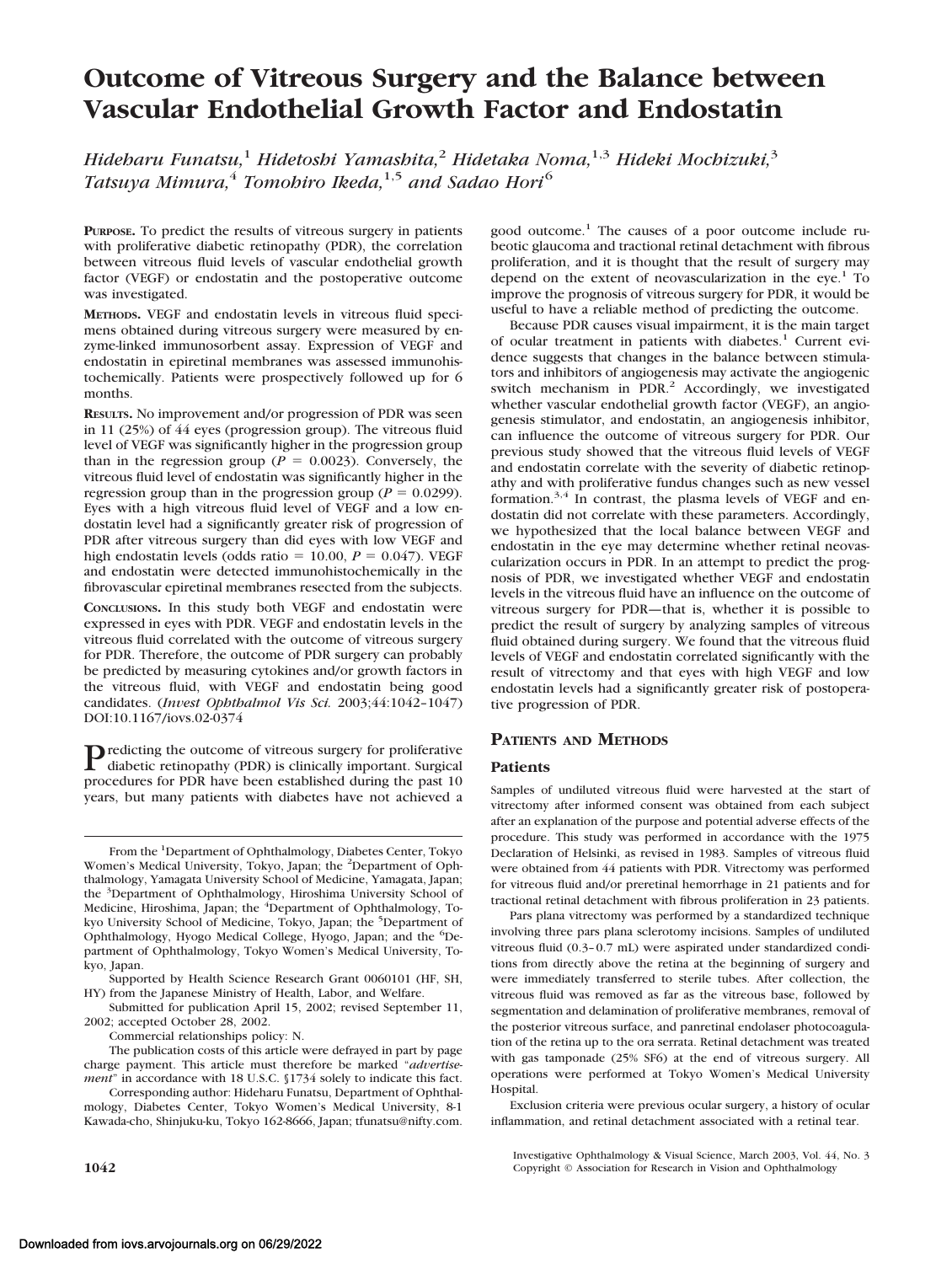### **Fundus Findings**

Preoperative, operative, and postoperative fundus findings were recorded in each subject. The severity of diabetic retinopathy was assessed by standardized fundus color photography and fluorescein angiography (FA), which were performed with a fundus camera that is part of an image-net system (TRC-50IA; Topcon; Tokyo Optical Co., Ltd., Tokyo, Japan) and a preset lens with a slit  $\text{lamp}^{3,4}$  1 day before vitreous surgery and 6 months afterward. Diabetic retinopathy was graded according to the modified Early Treatment Diabetic Retinopathy Study (ETDRS) retinopathy severity scale.<sup>5,6</sup> In particular, the severity of new vessels elsewhere (NVE), new vessels on or within 1 disc diameter of the disc (NVD), fibrous proliferation elsewhere (FPE), vitreous hemorrhage, and retinal detachment were graded according to the ETDRS system.<sup>3-5</sup> Retinal photocoagulation was divided into three categories: grade 0, no photocoagulation; grade 1, focal photocoagulation; and grade 2, panretinal photocoagulation (defined as 1200 laser applications or more to the whole retina). The severity of fundus findings in each photograph was graded to calculate the average severity.

#### **Sample Collection**

Samples of vitreous fluid were collected into sterile tubes at the time of vitreoretinal surgery and were rapidly frozen at  $-80^{\circ}$ C.<sup>3,4</sup>

Blood samples were also collected from the 44 patients. The blood was immediately placed on ice and subjected to centrifugation at 3000*g* for 5 minutes at 4°C, after which the separated plasma was rapidly frozen at  $-80^{\circ}$ C until assay.<sup>3,4</sup>

# **Measurement of VEGF and Endostatin**

Both VEGF and endostatin were measured in vitreous fluid from the same eye, as well as in plasma samples, using an enzyme-linked immunosorbent assay (ELISA) for human VEGF (R&D Systems, Minneapolis, MN) or an ELISA for endostatin (Cytimmune Sciences, College Park, MD).<sup>3,4</sup> Each assay was performed according to the manufacturer's instructions and our previous reports.<sup>3,4</sup> The VEGF and endostatin levels in vitreous fluid and plasma were within the detection range of the respective assays, because the minimum detectable concentration was 15.6 pg/mL for VEGF and 0.95 ng/mL for endostatin (intra-assay coefficient of variation [CV] was 3.5% and interassay CV was 5.8% for VEGF versus 4.0% and 6.2% for endostatin).

|  |  |  | TABLE 1. Clinical and Laboratory Data |  |
|--|--|--|---------------------------------------|--|
|--|--|--|---------------------------------------|--|

| Characteristic                            | $No.*$ | <b>Value</b>        |
|-------------------------------------------|--------|---------------------|
| Age $(y)$                                 | 44     | $55.8 \pm 8.4$      |
| <b>Sex</b>                                |        |                     |
| Male                                      | 32     | 72.7%               |
| Female                                    | 12     | 27.3%               |
| Duration of diabetes (y)                  | 44     | $14.4 \pm 6.9$      |
| Treatment                                 |        |                     |
| <b>Diet</b>                               | 4      | 9.1%                |
| Oral hypoglycemic agents                  | 24     | 54.5%               |
| Insulin                                   | 16     | 36.4%               |
| $HbA_{1c}$ (%)                            | 44     | $7.5 \pm 2.2$       |
| Hypertension                              |        |                     |
| Absent                                    | 25     | 56.8%               |
| Present                                   | 19     | 43.2%               |
| Severity of nephropathy                   |        |                     |
| Normal                                    | 18     | 40.9%               |
| Mild (albuminuria)                        | 11     | 25.0%               |
| Moderate (proteinuria)                    | 15     | 34.1%               |
| Blood VEGF concentration (pg/mL)          | 44     | $64.2 \pm 30.7$     |
| Blood endostatin concentration (ng/mL)    | 44     | $6.9 \pm 3.6$       |
| Vitreous VEGF concentration (pg/mL)       | 44     | $1761.5 \pm 1594.4$ |
| Vitreous endostatin concentration (ng/mL) | 44     | $8.2 \pm 3.5$       |

Data are percentage or the mean  $\pm$  SD.

\* Number of patients with available data  $(N = 44)$ .

|                    | <b>TABLE 2.</b> Severity of Diabetic Retinopathy at Baseline |  |
|--------------------|--------------------------------------------------------------|--|
| and after 6 Months |                                                              |  |

| <b>Baseline</b><br>Severity |          |    |          | Severity after 6 Months |                |          |       |
|-----------------------------|----------|----|----------|-------------------------|----------------|----------|-------|
|                             | 47       | 53 | 61       | 71                      | 81             | 85       | Total |
| 71                          | 2        | 3  | 2        |                         |                | $\Omega$ | 13    |
| 75                          | 3        | 3  | $\Omega$ | $\Omega$                |                |          | 8     |
| 81                          | $\Omega$ | 4  | 4        | $\mathcal{P}$           | $\overline{c}$ | $\Omega$ | 12    |
| 85                          |          | 3  | 3        | $\mathcal{P}$           |                |          | 11    |
| Total                       | 6        | 13 | Q        | 9                       |                |          |       |

Data are the ETDRS retinopathy severity score.

#### **Immunohistochemistry**

Immunohistochemistry was performed to confirm the intraocular expression of VEGF and endostatin at the protein level. Resected membranes were fixed in 4% paraformaldehyde, dehydrated, embedded in OCT compound, and frozen in liquid nitrogen. Eight-micrometer sections were cut and stained to detect VEGF or endostatin by an indirect immunofluorescence method. In brief, the sections were incubated in 5% skim milk in phosphate-buffered saline (PBS) for 30 minutes, followed by two washes with PBS. Anti-human VEGF mouse antibody (1:200 in PBS containing 1% skim milk and 1% normal goat serum; Immuno-Biological Laboratories, Fujioka, Japan) or anti-human endostatin rabbit antibody (1:200 in PBS containing 1% skim milk and 1% normal goat serum; Chemicon, Temecula, CA) was added, and sections were incubated for 1 hour at 37°C. After they were washed in PBS, the sections were incubated for 1 hour at 37°C with either fluoresceinlabeled goat anti-mouse or anti-rabbit IgG (Alexa Fluor 488; Molecular Probes, Eugene, OR; diluted 1:200 in PBS). After a further wash with PBS, the sections were examined under a photomicroscope (Optiphot-2; Nikon, Tokyo, Japan). Control sections were stained without the primary antibody and did not show any positive reaction.

As a negative control, the samples were treated with nonimmunized IgG instead of the primary antibody. Frozen sections were stained with hematoxylin and eosin to observe the histologic features.

## **Measurement of Clinical Variables**

The following variables were measured at baseline. Hemoglobin  $A_{1c}$  $(HbA<sub>1c</sub>)$  was measured by affinity chromatography (HPLC, normal range: 4.3%–5.8%; Kyoto Chemical, Kyoto, Japan). Systolic and diastolic blood pressures were measured with a mercury sphygmomanometer with the patient in the sitting position, after the patient had rested for 10 minutes. Hypertension was defined as a systolic blood pressure of 140 mm Hg or higher, a diastolic blood pressure of 90 mm Hg or higher, or treatment with antihypertensive medication. The urinary albumin concentration was measured by an immunoturbidometric method, with a reference of less than 12.0 mg/g creatinine. Microalbuminuria was defined as a urinary albumin concentration of

**TABLE 3.** Visual Acuity at Baseline and after 6 Months

|                                            | <b>Visual Acuity after 6 Months</b> |                            |                             |              |              |
|--------------------------------------------|-------------------------------------|----------------------------|-----------------------------|--------------|--------------|
| <b>Baseline</b><br>Visual<br><b>Acuity</b> | $<$ 20/200                          | $20/200 \leq$ ,<br>< 20/40 | $20/40 \leq$ ,<br>$<$ 20/20 | $20/20 \leq$ | <b>Total</b> |
| $<$ 20/200<br>$20/200 \leq$ ,              | 9                                   | 3                          | 3                           | 2            |              |
| $<$ 20/40<br>$20/40 \leq$ .                |                                     | 12                         | 9                           |              | 23           |
| $<$ 20/20                                  |                                     | 1                          | 0                           |              | 3            |
| $20/20 \leq$                               | $\Omega$                            | 0                          |                             | O            |              |
| Total                                      | 11                                  | 16                         | 13                          |              |              |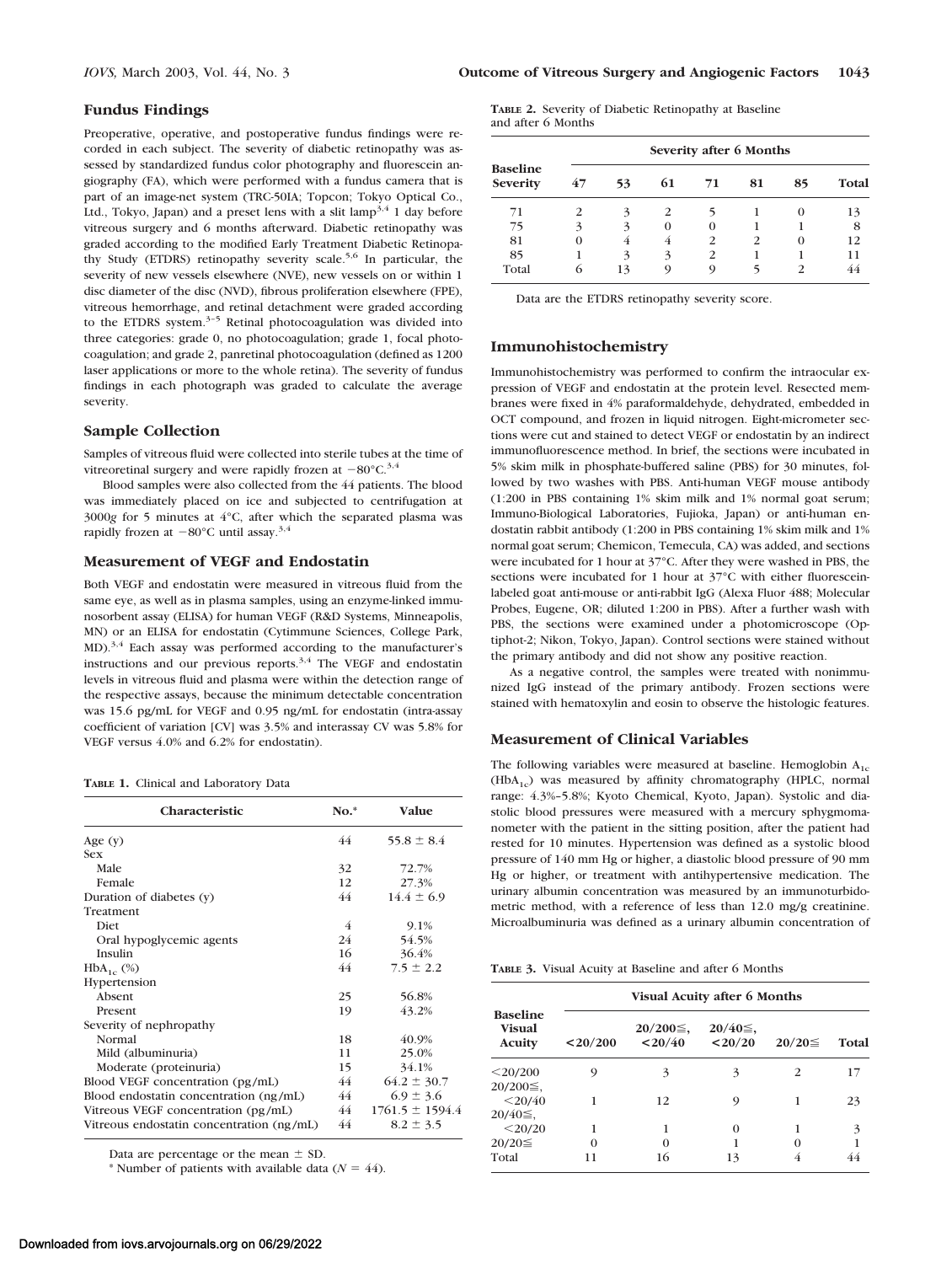

**FIGURE 1.** (**A**) Correlation between the baseline grade of retinal photocoagulation and the vitreous fluid concentration of VEGF ( $\rho = 0.537$ ,  $P = 0.0002$ . (**B**) Correlation between the baseline grade of retinal photocoagulation and the vitreous fluid concentration of endostatin  $(\rho = -0.258, P = 0.0106)$ . Grade 0, no photocoagulation; grade 1, focal photocoagulation; grade 2, panretinal photocoagulation.

12 mg/g creatinine or more, and proteinuria was defined as a concentration of 300 mg/dL or more.

## **Statistical Analysis**

Analyses were performed on computer (SAS System 8e software; SAS Institute Inc., Cary, NC).<sup>7</sup> Results are presented as the mean  $\pm$  SD or as the geometric mean  $\pm$  SD for logarithmic data. To assess the relationship between each angiogenic factor and the ETDRS grade for severity of retinopathy, Spearman's rank-order correlation coefficients were calculated. Odds ratios were calculated with a logistic regression

**TABLE 4.** Vitreous Concentrations of VEGF and Endostatin in Eyes According to Progression or Regression of PDR

|                    | No Improvement/<br>Progression | Regression        | P      |
|--------------------|--------------------------------|-------------------|--------|
| VEGF (pg/mL)       | $2433.6 \pm 986.8$             | $946.1 \pm 432.8$ | 0.0023 |
| Endostatin (ng/mL) | $6.39 \pm 3.29$                | $8.78 \pm 3.43$   | 0.0299 |

model with three dummy variables. Two-tailed probabilities of less than 0.05 were considered to indicate statistical significance.

## **RESULTS**

### **Baseline Patient Profile**

Complete data were available for 44 of 48 patients; 4 patients were lost to follow-up because of transfer to another hospital or nonattendance at follow-up appointments. Of the 44 patients, 32 were men and 12 were women (Table 1). Their mean age was 55.8 years (range, 39–72) and the mean duration of diabetes was 14.4 years (range,  $3-30$  years). The mean  $HbA_{1c}$ was 7.5% (range, 5.0%–10.2%). All patients were followed up for 6 months. The baseline PDR grade was level 71 in 13 eyes, level 75 in 8 eyes, level 81 in 12 eyes, and level 85 in 11 eyes (Table 2). Previous laser therapy for PDR included panretinal photocoagulation in 26 patients and focal retinal photocoagulation in 14 patients. Four patients had not undergone retinal photocoagulation before vitreous surgery.

#### **Outcome of Vitreous Surgery**

At the end of follow-up, PDR showed no improvement and/or progression by 1 level or more in 11 (25%) eyes, whereas regression by 1 level or more was detected in 33 (75%) eyes (Table 2). Twenty-eight patients noted a significant improvement in visual acuity after surgery, and 34 (77%) patients achieved visual acuity of 20/200 or better (Table 3). The remaining 10 (23%) patients had worse visual acuity. Four had diabetic macular edema, four had vitreous hemorrhage, and two had macular atrophy. All patients without panretinal photocoagulation before surgery received additional laser photocoagulation during surgery and within 1 month afterward. In two eyes with very active neovascularization after vitreoretinal surgery, additional retinal photocoagulation was performed among the laser scars to prevent the progression of neovascularization, based on the FA findings.

#### **Vitreous Fluid Levels of VEGF and Endostatin**

Vitreous fluid concentrations of VEGF and endostatin correlated significantly with the baseline amount of retinal photo-

**TABLE 5.** Correlation between the Changes in Fundus Findings and Vitreous Fluid Levels of VEGF or Endostatin

|                     | ρ          | P      |
|---------------------|------------|--------|
| <b>VEGF</b>         |            |        |
| <b>NVE</b>          | 0.39428    | 0.0081 |
| <b>NVD</b>          | $-0.16636$ | 0.2805 |
| Vitreous hemorrhage | 0.63469    | 0.0001 |
| <b>FPE</b>          | 0.15284    | 0.3220 |
| Retinal detachment  | 0.22041    | 0.1505 |
| Endostatin          |            |        |
| <b>NVE</b>          | $-0.32238$ | 0.0328 |
| <b>NVD</b>          | 0.11637    | 0.4519 |
| Vitreous hemorrhage | $-0.20900$ | 0.1734 |
| <b>FPE</b>          | $-0.12706$ | 0.4111 |
| Retinal detachment  | $-0.15227$ | 0.3238 |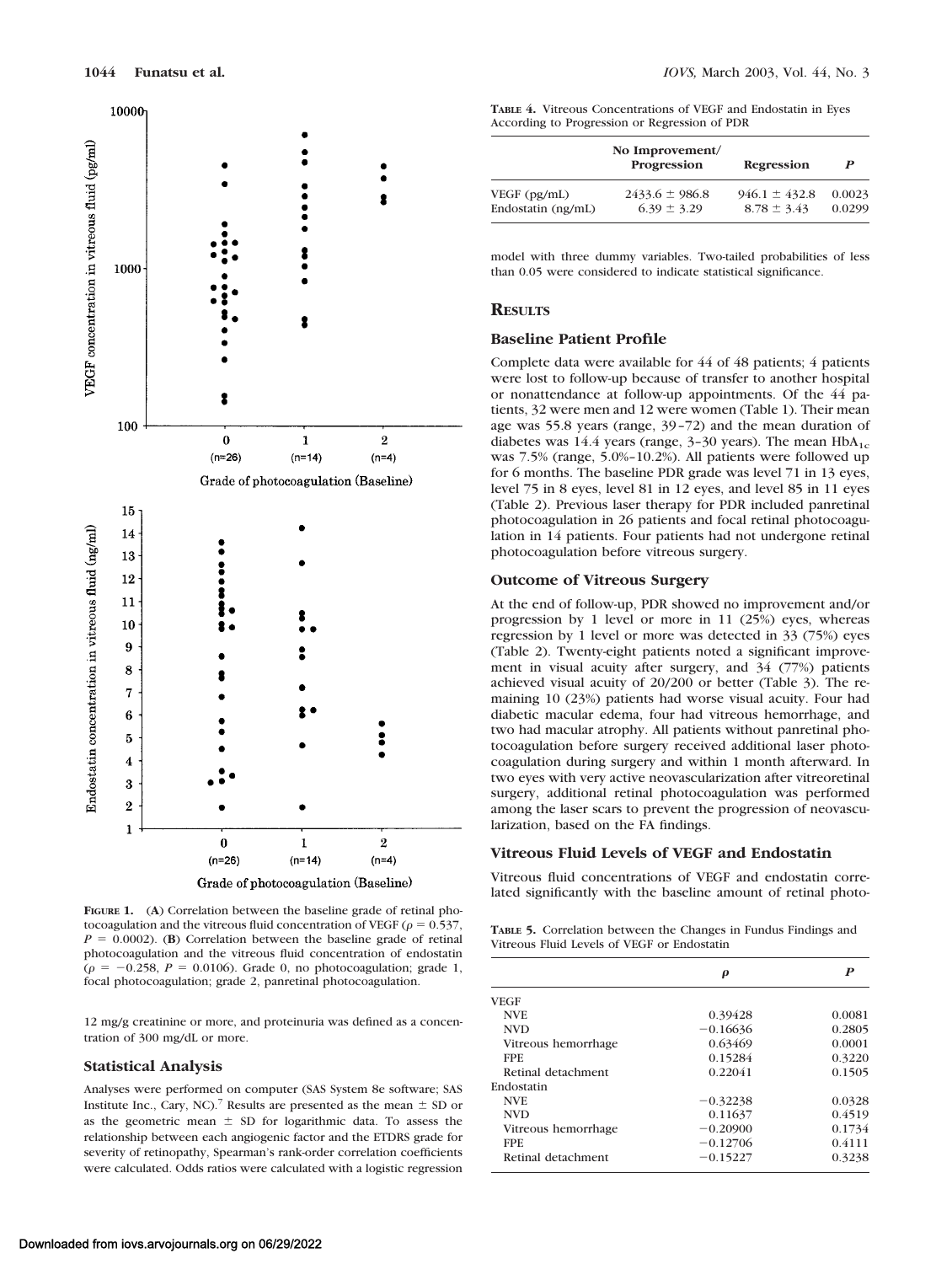





**FIGURE 2.** Expression of VEGF and endostatin in preretinal membranes. Preretinal membranes from a PDR patient were stained with antisera for endostatin and VEGF. *Green* reaction products for VEGF and endostatin are primarily associated with cellular elements. (**A**) Hematoxylin-eosin stain. The preretinal membrane contained many new vessels (NV) and abundant extracellular matrix (ECM). In the ECM, fibroblast-like (F) cells were present. (**B**, **C**) Immunohistochemistry for endostatin with counterstaining. (**D**, **E**) Immunohistochemistry for VEGF with counterstaining.



coagulation ( $\rho = 0.537$ ,  $P = 0.0002$  and  $\rho = -0.258$ ,  $P =$ 0.0106, respectively; Fig. 1).

Vitreous fluid levels of VEGF were significantly elevated in the patients who showed no improvement and/or progression of PDR (2433.6 pg/mL [994.7–5953.9]) when compared with the patients showing regression of PDR (946.1 pg/mL [417.4– 2144.4];  $P = 0.0023$ ; Table 4). In contrast, the vitreous fluid level of endostatin was significantly higher in the patients with regression of PDR (8.78 pg/mL [1.95–14.22]) when compared with those who showed no improvement and/or progression of PDR (6.39 ng/mL [1.95-12.70];  $P = 0.0299$ ; Table 4). There was no significant relationship between the vitreous fluid concentrations of VEGF and endostatin ( $\rho = -0.255$ ,  $P = 0.0944$ ).

Vitreous fluid levels of VEGF correlated significantly with the progression of NVE and vitreous hemorrhage ( $\rho = 0.39428$ ,  $P = 0.0081$  and  $\rho = 0.63469$ ,  $P < 0.0001$ , respectively), but did not correlate significantly with NVD, FPE, or retinal detachment ( $\rho = -0.16636$ ,  $P = 0.2805$ ,  $\rho = 0.15284$ ,  $P = 0.3220$ , and  $\rho = 0.22041$ ,  $P = 0.1505$ , respectively; Table 5). The vitreous fluid level of endostatin was significantly correlated with regression of NVE ( $\rho = -0.32238$ ,  $P = 0.0328$ ), but not with regression of vitreous hemorrhage, NVD, FPE, or retinal detachment ( $\rho = -0.20900$ ,  $P = 0.1734$ ,  $\rho = 0.11637$ ,  $P =$ 0.4519,  $\rho = -0.12706$ ,  $P = 0.4111$ , and  $\rho = -0.15227$ ,  $P =$ 0.3238, respectively; Table 5).

Expression of VEGF and endostatin in the proliferative membranes resected during surgery was confirmed immunohistochemically. Figure 2 shows a representative case. All the preretinal membranes contained many new vessels (Fig. 2A, NV) and an abundance of extracellular matrix. The matrix also contained fibroblast-like cells (Fig. 2A). Endostain (Fig. 2B) and VEGF (Fig. 2D) were expressed by vascular cells and by the fibroblast-like cells. VEGF was also detected in the extracellular matrix, suggesting that it became trapped there after release from cells.

## **Balance between Angiogenic Factors**

Figure 3 shows patients stratified into four groups according to the changes in PDR and the median vitreous fluid levels of VEGF and endostatin (1213 pg/mL and 8.2 ng/mL, respectively). In group 1 (a high vitreous fluid level of endostatin  $[28.2 \text{ ng/mL}]$  and a low level of VEGF  $[<1213 \text{ pg/mL}]$ ), 15 (94%) of 16 patients showed improvement in PDR. Five (71%) of seven patients in group 2 showed improvement (low levels of both endostatin  $[<8 \text{ ng/mL}]$  and VEGF  $[<1213 \text{ pg/mL}]$ . Two (33%) of 6 patients in group 3 showed progression of PDR (high levels of both VEGF  $[\geq 1213 \text{ pg/mL}]$  and endostatin  $[\geq 8.2$  ng/mL]), whereas 6 (40%) of 15 patients in group 4 showed PDR progression (high VEGF level  $[\geq 1213 \text{ pg/mL}]$ )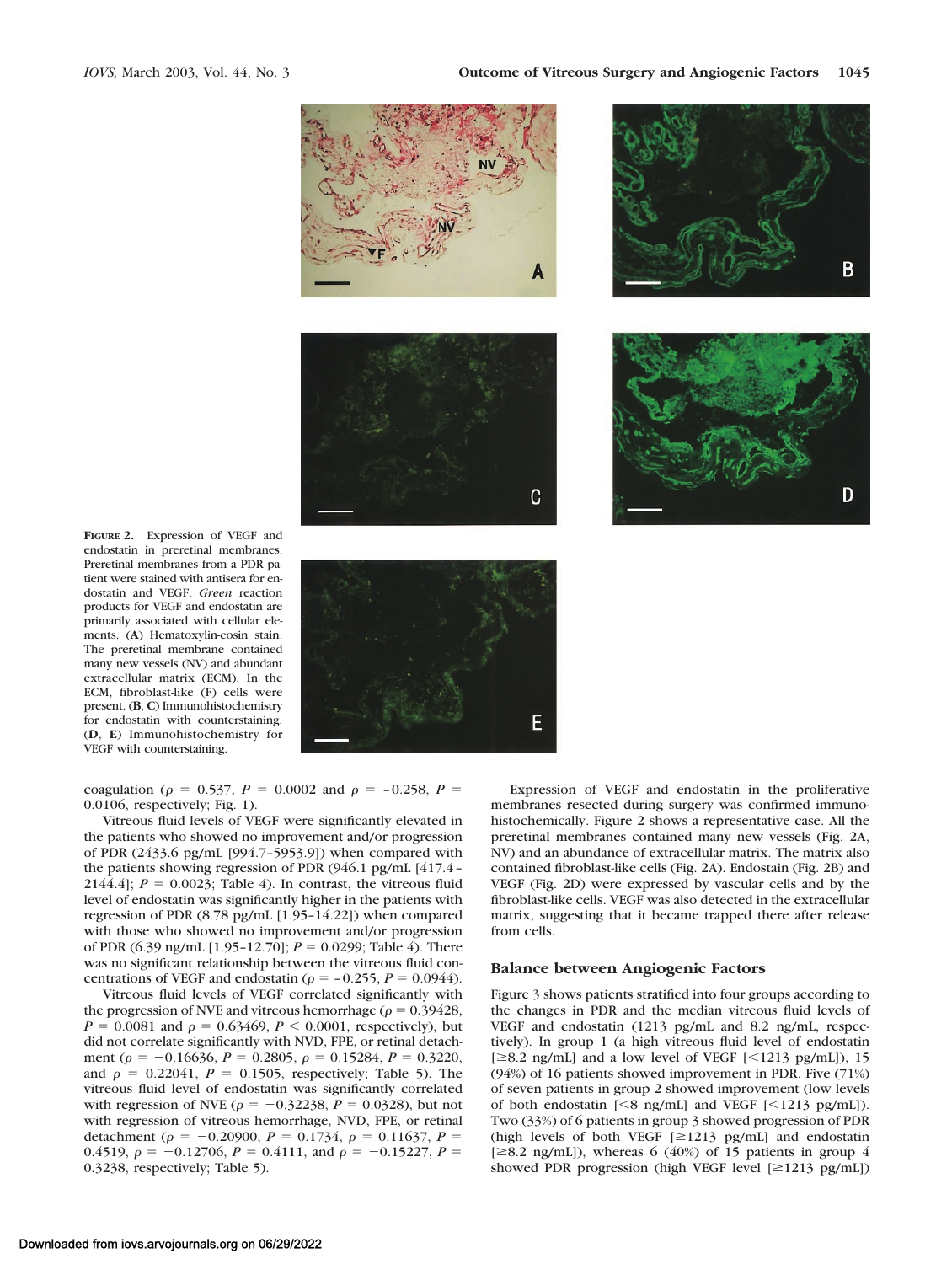and low endostatin level  $\leq$  ng/mL]). The relative risk of PDR progression after vitreous surgery is shown in Table 6 for each group. The odds ratios for groups 2 and 3 were not significantly different from that for group 1, but group 4 had a significantly higher risk of PDR progression after surgery (odds ratio: 10.00,  $P = 0.0470$ ).

# **Vitreous and Plasma Levels of VEGF and Endostatin Versus Clinical Factors**

The vitreous fluid concentration of VEGF was significantly higher than the plasma VEGF level (68.8 pg/mL [15.6-115.0];  $P \leq 0.0001$ ). The vitreous fluid concentration of endostatin was also significantly higher than the plasma endostatin level  $(6.55 \text{ ng/mL } [1.92-24.70]; P = 0.0119)$ . There was no significant relationship between the vitreous fluid level of VEGF and age, duration of diabetes,  $HbA_{1c}$ , hypertension, or nephropathy ( $P = 0.3550$ ,  $P = 0.6117$ ,  $P = 0.1352$ ,  $P = 0.8699$ , and  $P =$ 0.9442, respectively). There was also no significant relationship between the vitreous fluid level of endostatin and these factors ( $P = 0.8406$ ,  $P = 0.2392$ ,  $P = 0.4136$ ,  $P = 0.2825$ , and  $P = 0.5956$ , respectively).

## **DISCUSSION**

In this prospective study, we investigated whether the outcome of vitreous surgery correlates with the balance between levels of VEGF (a stimulator of angiogenesis) and endostatin (an inhibitor of angiogenesis). Vitreous fluid levels of VEGF were significantly elevated in patients with no improvement and/or progression of PDR after surgery, when compared with the levels in patients who showed regression of PDR. In contrast, vitreous fluid levels of endostatin were significantly higher in patients with postoperative regression of PDR than in patients



**FIGURE 3.** Eyes with no improvement or progression of PDR and eyes with regression of PDR stratified according to the vitreous fluid concentrations of both VEGF and endostatin. Group 1: eyes with a vitreous VEGF level less than 1213 pg/mL and an endostatin level 8.2 ng/mL or more. Group 2: eyes with a vitreous VEGF level less than 1213 pg/mL and an endostatin level less than 8.2 ng/mL. Group 3: eyes with a vitreous VEGF level 1213 pg/mL or more and an endostatin level 8.2 ng/mL or more. Group 4: eyes with a vitreous VEGF level 1213 pg/mL or more and an endostatin level less than 8.2 ng/mL. ( $\bullet$ ) Regression of PDR. ( $\triangle$ ) No improvement or progression of PDR.

**TABLE 6.** Odds Ratios for Progression of Retinopathy in Four Groups Based on the Vitreous Fluid Levels of VEGF and Endostatin

|                      | <b>Odds Ratio</b><br>$(95\% \text{ CI})$ | P      |
|----------------------|------------------------------------------|--------|
| Group 1 ( $n = 16$ ) | 1.00                                     |        |
| Group 2 $(n = 7)$    | $6.00(0.443 - 81.195)$                   | 0.1776 |
| Group 3 ( $n = 6$ )  | 7.50 (0.534-105.278)                     | 0.1349 |
| Group $4(n = 15)$    | 10.00 (1.030-97.043)                     | 0.0470 |
|                      |                                          |        |

Group 1: VEGF <1213 pg/mL and endostatin ≧8.2 ng/mL; Group 2: VEGF <1213 pg/mL and endostatin <8.2 ng/mL; Group 3: VEGF  $\geq$ 1213 pg/mL and endostatin  $\geq$ 8.2 ng/mL; Group 4: VEGF  $\geq$ 1213 pg/mL and endostatin 8.2 ng/mL. CI, confidence interval.

showing no improvement and/or progression of PDR. Expression of both VEGF and endostatin in the resected proliferative membranes was confirmed immunohistochemically. Furthermore, the vitreous fluid concentrations of VEGF and endostatin correlated significantly with the fundus findings and the severity of retinopathy. These results suggest that VEGF is associated with the progression of PDR after vitreous surgery, whereas endostatin correlated with regression of PDR. In this study, we harvested samples of undiluted vitreous fluid at the beginning of surgery and immediately transferred the specimens to sterile tubes. Therefore, the vitreous fluid levels of VEGF and endostatin were not affected by the operation or by endolaser photocoagulation and are likely to reflect the activity of neovascularization and the extent of retinal ischemia. We investigated whether the vitreous fluid levels of VEGF and endostatin are related to the outcome of vitreous surgery and the postoperative course of PDR. It has been hypothesized that the balance between stimulators and inhibitors of angiogenesis correlates with the extent of neovascularization in tumors and in retinal vascular diseases, such as diabetic retinopathy, retinal vein occlusion, and retinopathy of prematurity.

It has been reported that vitreous fluid levels of VEGF are significantly elevated in patients with active PDR when compared with patients with quiescent PDR<sup>8,9</sup> and that VEGF plays a key role in the process of angiogenesis in eyes with PDR. Endostatin is a 20-kDa proteolytic fragment of collagen XVIII, which has been shown to inhibit VEGF- and fibroblast growth factor (FGF)–induced vascular endothelial cell migration and proliferation in vitro.<sup>10</sup> In the eye, collagen XVIII is localized to the inner retinal limiting membrane and the retinal pigment epithelium.11 Local production of endostatin may occur during corneal wound healing, because the relevant enzymes and the substrate (collagen XVIII) are present in the basement membrane during this process. Endostatin inhibits VEGF-induced endothelial cell migration in vitro and inhibits tumor growth in vivo.12 However, it has been unclear whether endostatin is involved in the regulation of retinal and choroidal neovascularization. Recently, Mori et al. $13$  reported that intravenous injection of adenoviral vectors containing an expression construct for endostatin significantly reduced laser-induced choroidal neovascularization (CNV) in mice, and they found a strong negative correlation between the area of CNV and the serum level of endostatin. Based on these reports, we selected VEGF and endostatin to predict the outcome of vitreous surgery.

As the first step toward predicting the outcome of vitrectomy, we stratified the patients into four groups according to the vitreous fluid levels of VEGF and endostaitn. We found that group 4 (high VEGF and low endostatin levels) had a significantly greater risk of progression of PDR after vitreous surgery than did group 1 (low VEGF and high endostatin levels). These results suggest that both a high vitreous fluid level of VEGF and a low level of endostatin stimulate neovascularization, whereas